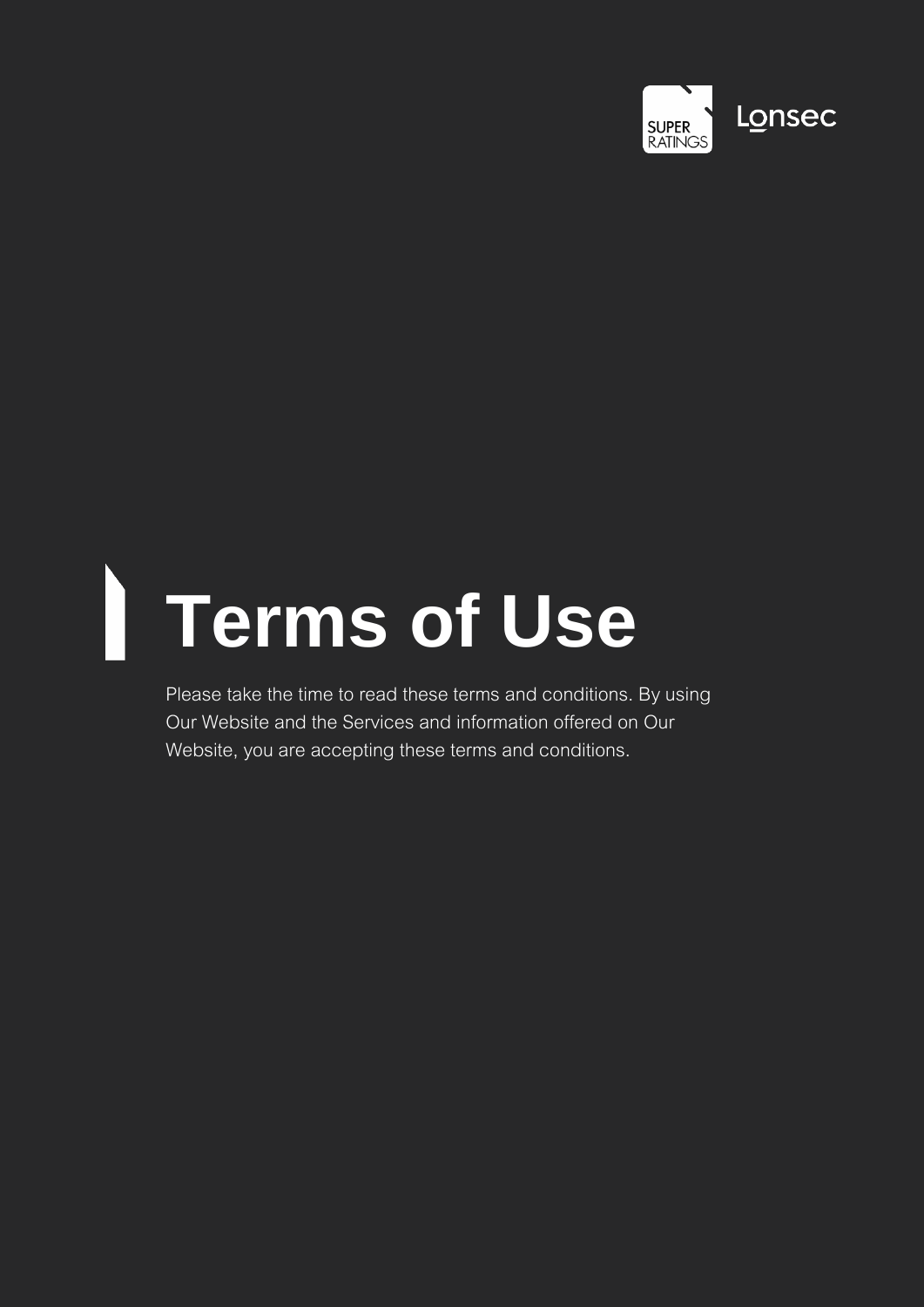#### **Definitions**

The Website means any website operated by us including:

<https://www.superratings.com.au/>

<https://www.lonsec.com.au/>

<https://www.lonsecresearch.com.au/>

<https://www.lonsecinvestmentsolutions.com.au/>

We / Us/ Our etc means Lonsec Holdings Pty Ltd ABN: 41 151 235 406 and any subsidiaries, affiliates, employees, officers, agents or assignees.

# Accuracy of content

We have taken proper care and precautions to ensure that the information we provide on this Website is accurate. However, we cannot guarantee, nor do we accept any legal liability arising from or connected to, the accuracy, reliability, currency or completeness of anything contained on this Website or on any linked site.

The information on this website is of a general nature only, provided in good faith and believed to be accurate at the time of compilation.

Opinions, analysis, information, and other commentary expressed may change without notice. Except as required by law, we are under no obligation to update the information on this website.

References to dollars are references to Australian dollars unless otherwise stated.

Any market value information has been prepared in accordance with normal industry practice using publicly available information concerning market transactions and estimates of value.

All information on this website is provided to and for Australian residents only.

The information contained on this Website should not take the place of professional advice.

#### No recommendation given

This website contains general information only and is not designed for the purpose of providing financial or investment advice. This website is also not a recommendation or offer to invest in any investments, securities, or financial products.

## General Advice Warning

To the extent that Our data, ratings or commentary constitutes general advice within the meaning of the Corporations Act 2001, this advice does not take into account your individual investment objectives, financial situation or needs. Therefore, before acting on the advice you should consider the appropriateness of the advice having regard to your investment objectives, financial situation and needs, and conduct your own investigation and assessment of the advice. In particular, you should consider obtaining independent taxation, legal, or other professional advice on the implications of these matters for your particular situation. A product disclosure statement relating to any financial product mentioned should also be obtained and considered before making any decision about whether to acquire the product. Please refer to Our Financial Services Guide for further information.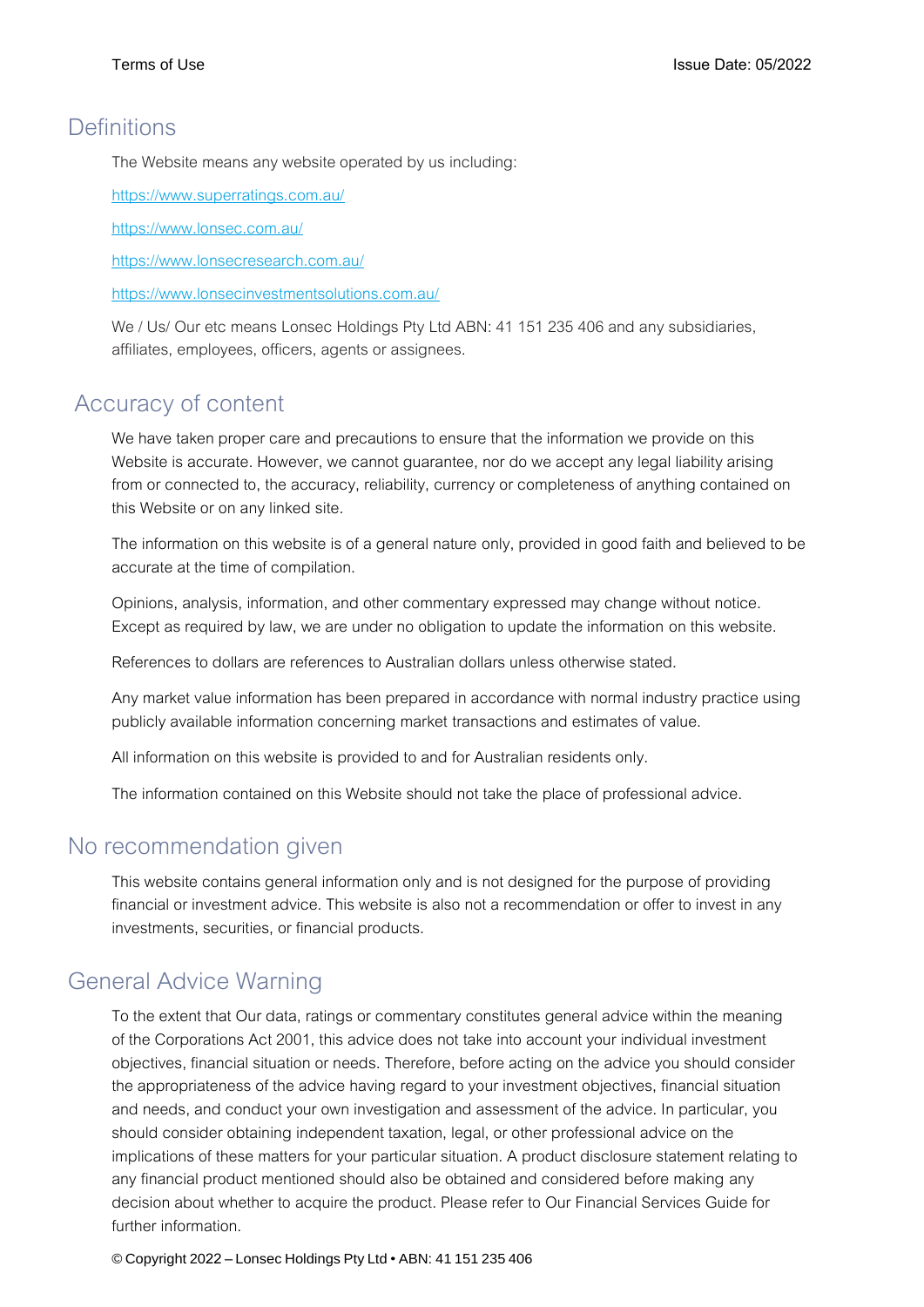#### Use

You agree that you will use this website in accordance with all applicable laws, rules and regulations.

Certain sections of this website contain information specifically intended for institutional clients, asset consultants, advisers, platforms and researchers, who are professional investors and wholesale clients (as defined in the Corporations Act 2001). That information may be unsuitable for retail clients (as defined in the Corporations Act 2001). Retail clients should not rely upon information contained in those sections, and We will not be liable for any loss or damage suffered by retail clients who act on that information. Financial products referred to may be subject to risks that are unsuitable to you. Refer to the General Advice Warning above.

You agree that you will not use, nor will you allow or authorise any third party to use, the Website for any purpose that is unlawful, defamatory, harassing, abusive, fraudulent or obscene way or in any other inappropriate way or in a way which conflicts with the Website or the Services.

If you contribute to our forum (if any) or make any public comments on this Website which are, in our opinion, unlawful, defamatory, harassing, abusive, fraudulent or obscene or in any other way inappropriate or which conflict with the Website or the Services offered, then we may at our discretion, refuse to publish such comments and/or remove them from the Website.

We reserve the right to refuse or terminate service to anyone at any time without notice or reason.

## Passwords and logins

You are responsible for maintaining the confidentiality of your passwords and login details and for all activities carried out under your password and login (if any).

## Indemnity for loss or damage

You agree to indemnify Us and hold Us harmless from and against any and all liabilities or expenses arising from or in any way related to your use of this Website or the Services or information offered on this Website, including any liability or expense arising from all claims, losses, damages (actual and consequential), suits, judgments, litigation costs and solicitors' fees of every kind and nature incurred by you or any third parties through you.

# Intellectual Property and copyrights

We hold the copyright to, or right to use, the content on this Website, including all uploaded files, layout design, data, graphics, articles, file content, codes, news, tutorials, videos, reviews, forum posts and databases contained on the Website or in connection with the Services. You must not use or replicate our copyright material other than as permitted by law or with our prior written consent.

Specifically, you must not use or replicate our copyright material for commercial purposes unless expressly agreed to by Us, in which case we may require you to sign a Licence Agreement.

If you wish to use content, images or other of our intellectual property, you should submit your request to us at the following email address:

#### [info@lonsec.com.au](mailto:info@lonsec.com.au)

© Copyright 2022 – Lonsec Holdings Pty Ltd • ABN: 41 151 235 406